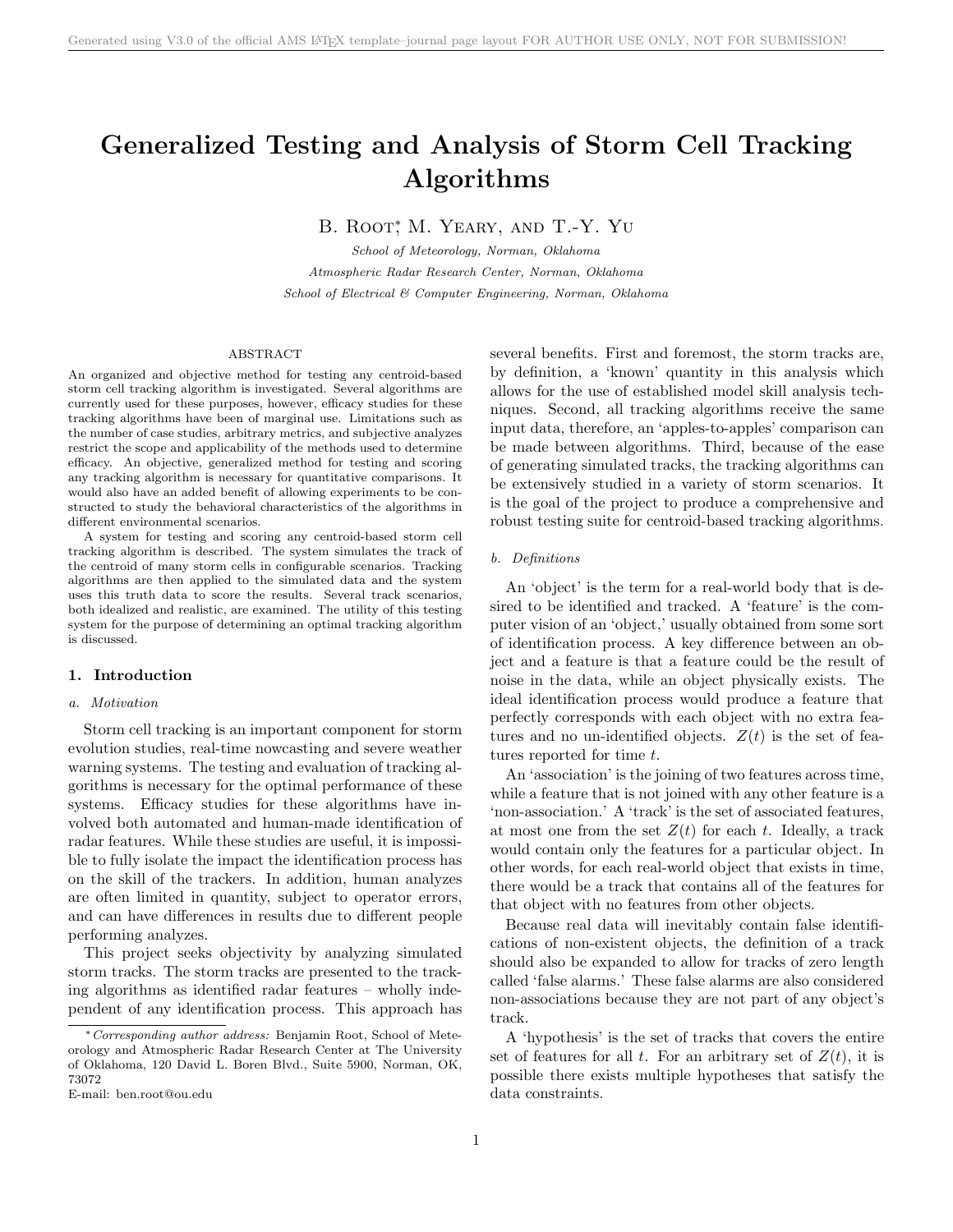#### c. Algorithms

Any algorithm to be used for storm cell tracking must satisfy certain requirements. First, the algorithm must not require a priori knowledge of the number of tracks. Second, tracks must be able to enter and exit the domain. Third, tracks may be initiated and terminated at any time, at any location. Lastly, tracks may evolve independently of each other (i.e., no rigid-body assumptions). These requirements ought to be self-evident when considering the observed behaviors of unorganized, scattered storm cells and organized storms moving with a passing frontal boundary.

While a multitude of tracking algorithms could be studied with this approach of simulating storm tracks, only two particular algorithms were examined in this exploratory study: the Storm Cell Identification and Tracking (SCIT) and the Multiple Hypothesis Tracker (MHT) algorithms. Future work will examine other storm-cell tracking algorithms in a similar fashion.

1) SCIT



Fig. 1. Flowchart of the SCIT tracking algorithm.

The SCIT algorithm (Johnson et al. 1998) was chosen for study because it is currently used as the storm tracker for the WSR-88D system. SCIT satisfies the requirements mentioned above. This algorithm uses a greedy, nearestneighbor approach to perform associations of the centroid of the identified features across time. At each iteration, a storm track has a predicted location for where the algorithm expects to find a feature. Each of the identified features at time  $t$  is associated with the track that has the closest predicted feature, without exceeding a distance threshold. For each identified feature that was left unassociated, new tracks are initiated. This process is diagrammed in Figure 1.

# 2) Multiple Hypothesis Tracking

The MHT algorithm (Cox and Hingorani 1996) considers the time-associations globally, in contrast to the sequential,



Fig. 2. Flowchart of the MHT tracking algorithm.

order-dependent approach of SCIT. MHT is also capable of 'correcting' its tracking decisions in subsequent iterations as more data is available, which is a desirable property for adaptive sensing and historical reanalyzes. While not used for this study, MHT can also utilize additional information about the feature to reduce tracking ambiguities (i.e., 'texture' data).

MHT treats the tracking problem as a global maximum finding problem. At each iteration, the MHT algorithm updates a list of hypothetical tracks, which are sorted by their calculated likelihoods. To limit the combinatorial explosion that can occur, only the k-best hypotheses are generated. Also, MHT employs techniques to 'prune away' the most unlikely hypotheses. This process is diagrammed in Figure 2.

# 2. Method

## a. Source Code

This project seeks to analyze the tracking algorithms, independent of any identification methods. The original code for the SCIT and MHT algorithms come from the NWS's website for the WSR-88D Common Operations and Development Environment and Ingemar Cox's website, respectively. The tracking portion of SCIT was reimplemented as a Python module. The MHT source code, written in C++, required minor changes for storm cell tracking purposes. Both of these modules are available on-line<sup>1</sup> and are maintained by this author.

#### b. Simulation

For the purpose of rigorously analyzing the tracking algorithms, a track simulator called "ZigZag" was created to produce a variety of configurable scenarios. The 'storm' tracks generated by ZigZag are essentially random walks. These tracks are initialized with a random starting location, speed, and direction. The duration of the storm

<sup>1</sup>Available at: https://github.com/WeatherGod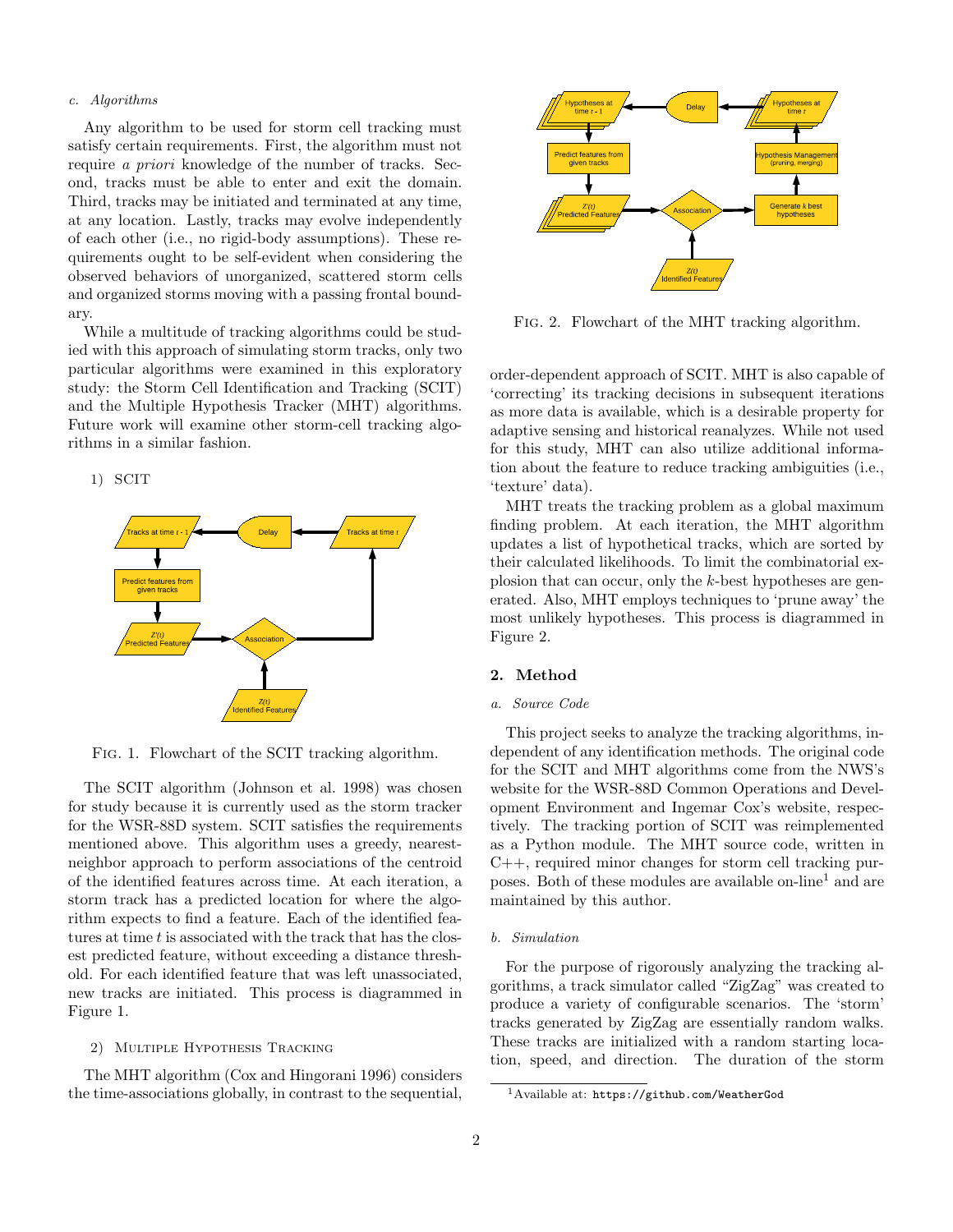|  | <b>Reality</b>             |                                |
|--|----------------------------|--------------------------------|
|  | <b>Correct Association</b> | <b>False Association</b>       |
|  | <b>Missed Association</b>  | <b>Correct Non-Association</b> |

Fig. 3. Contingency table depicting the classifications that each line segment can be assigned. The number of segments in each category is used for calculating the skill score.

tracks are also randomly determined. ZigZag can also create tracks that split off of and/or merge into existing tracks.

Within a single scenario, a variety of track types can be added. For example, ZigZag can create 20 tracks that mimic the behavior of squall lines. In addition to those 20 tracks, ZigZag can simulate ground clutter features that do not move. The positioning of these components can be controlled to study their impact on the tracking results.

ZigZag can apply various noise effects to the tracks of a scenario. For example, 'occlusions' (or 'false-mergers') of nearby storm cells can be simulated by removing a feature from one of the occluding simulated tracks. Spurious features can be added at random locations and times. Also, the positions of each feature in a track can be jittered according to a given noise model.

#### c. Measuring Results

By breaking up the tracks into a list of associations and non-associations, a contingency table for the decisions of the tracker can be made. For each true association created by ZigZag, a 'hit'  $(H)$  is made when the tracker made the exact same association. A 'miss'  $(M)$  is when the tracker failed to make that association. For each truly unassociated feature created by ZigZag, a 'correct null'  $(N)$  is counted when the tracker also determined that the feature was not a part of any track. Conversely, it is considered to be a 'false alarm'  $(F)$  if the tracker associated that feature with a track<sup>2</sup>. A contingency table is shown in Figure 3.

This project used 'Percent Correct' (PC) for measuring the performance of the trackers. For each tracking run in a simulation, the contingency table can be tabulated. By knowing the number of hits, misses, false alarms and correct nulls, one can use (1) to determine what percentage of tracking decisions made were correct.

$$
PC = \frac{(H+N)}{(H+M+F+N)}.\tag{1}
$$

Values range from 0 (worst) to 1 (best).

#### d. Analyzing Trackers

With full control over the characteristics of the simulated scenarios and a method of measuring the performance of a tracker, one can analyze and compare many different aspects of tracking algorithms. For example, it is possible to estimate the optimal tracking parameters of a tracker for a given scenario. Also, it is possible to study how well a tracker performs in different scenarios. In particular, one can determine how well the performance of a tracker is maintained over changing conditions.

To prepare this study, both MHT and SCIT were applied to the simulations many times with varying parameters. As an example of how to optimally tune a tracker, we will demonstrate this approach for SCIT. SCIT has only one parameter – speed threshold – which is used to calculate the maximum distance an object can be from its predicted location. If no features are found within this maximum range, then that particular track is terminated.

MHT has many parameters, but only five were examined for this project. This optimization study was covered in a separate, concurrent study.

Using the optimal parameters determined for each tracker, one can then study the trackers in a variety of different scenarios. For this project, four scenarios were created with progressively more difficult properties. All scenarios represent thirty minutes of motion at one frame per minute.

The 'cleanest' scenario consisted of a squall line with twenty-five tracks moving at speeds between 1.0 and 2.5 km per minute (approximately 35 to 90 miles per hour). These tracks were initialized from an ellipse-shaped region with a minor axis length of 25 km and a major axis length of 125 km that moves slowly at about 0.5 kilometers per minute (approximately 20 miles per hour). These main squall line tracks have a 10% probability of termination at any time. In addition to the twenty-five main tracks, two additional tracks were created to merge into the existing tracks, as well as two tracks to split off of main tracks. A couple of simulated features were dropped due to false apparent mergers, as well as 1% of randomly chosen features in order to simulate identification dropouts. Lastly, the positions of the simulated tracks were jittered randomly with a position variance of half a kilometer.

The second scenario uses the same settings as the first simulation, but also includes twenty spuriously created features that are uniformly distributed in time and uniformly distributed within the squall line region. The third scenario uses the same settings as the first simulation, but also includes sixteen persistent clutter objects located at the heart of the squall line. These clutter objects were normally distributed over a radius of about ten kilometers. The 'dirtiest' (and Presumably hardest) scenario consisted of all parts of the first three scenarios.

For each of these scenarios, ten simulations were generated. The simulation count was kept low for the purpose of expediting the process of parameter optimization. More simulations are highly recommended for adequate statisti-

<sup>2</sup>A false alarm in this context is different from the false alarm mentioned previously in the Definitions section.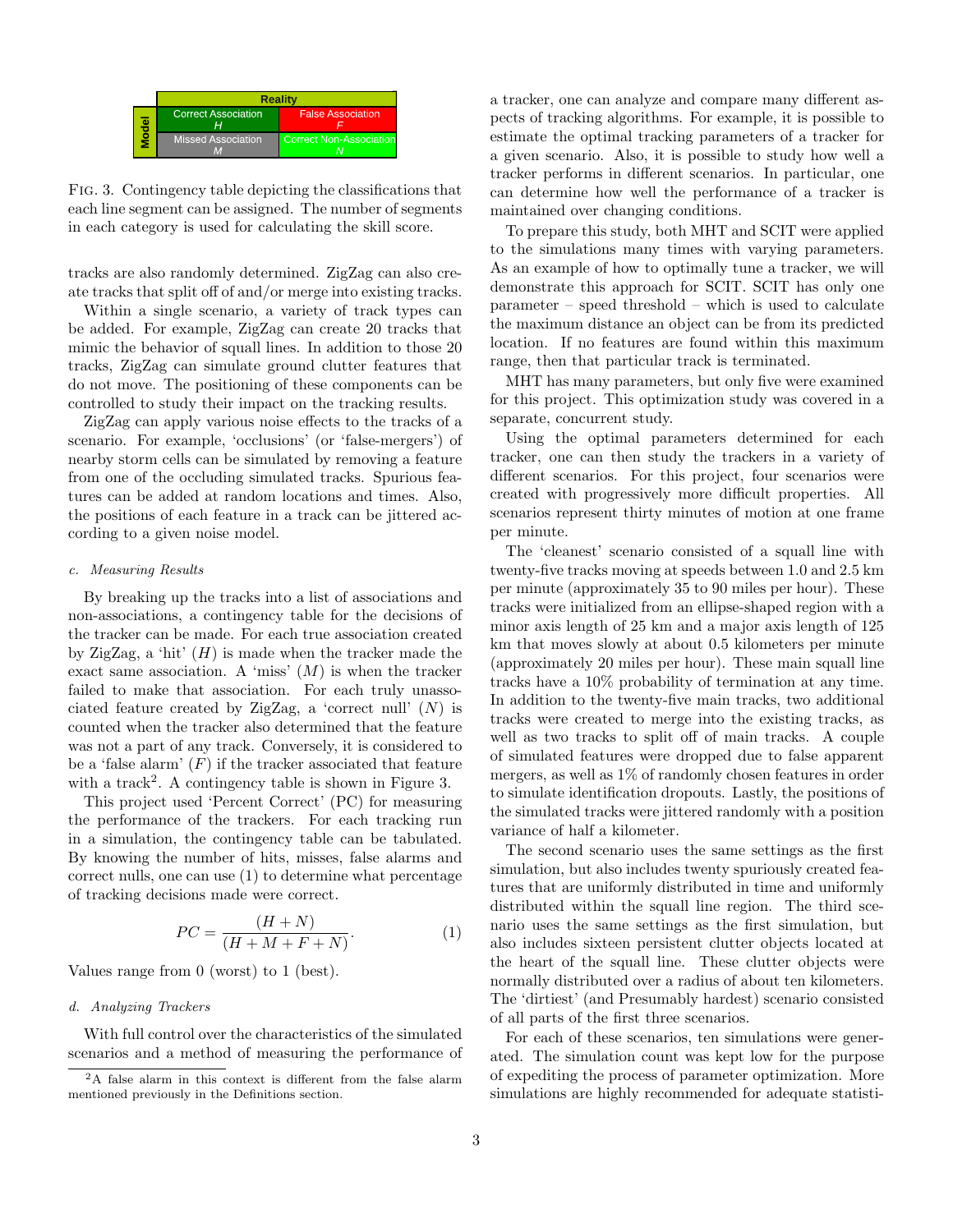

Fig. 4. The Percent Correct measure for SCIT when applied to the same scenario, but with increasing values for its speed threshold parameter. The 95% confidence interval for the average skill score is depicted by the error bars.

cal analysis. Using the optimized parameters determined previously, the tracking algorithms were then applied to each of these simulations and the results tabulated.

#### 3. Results & Discussions

Parameters for both MHT and SCIT were studied for determining optimal performance. The optimization study for MHT can be found in a concurrent paper (Root et al. 2011). The parameter values used for MHT are listed in Table 1.

Table 1. Parameters used for the MHT algorithm

| Probability of Detection              | 0.9    |
|---------------------------------------|--------|
| Mean Rate of False Alarms             | 0.0002 |
| Mean Rate of New Tracks               | 0.001  |
| $\Lambda_T$                           | 30.0   |
| Initial Estimate of Velocity Variance | 10     |

The best score for SCIT in Figure 4 was for a speed threshold of 2.5 km per minute. This makes sense as because the simulated tracks were initialized with speeds ranging from 1.0 to 2.5 km per minute. If the speed threshold was set too high, then spurious points may get associated into a nearby track and terminated tracks might be incorrectly continued onto a nearby track. Conversely, if the speed threshold was set too low, then tracks would be prematurely terminated if the object moves too quickly or erratically. This is depicted in Figure 5. The track plots on the left (lower speed thresholds) has many gray lines depicting missed associations. While the track plots on the right (higher speed thresholds) has many red lines depicting incorrect associations.

A sample of four tracking results – one from each scenario tested – is shown in Figures 6, 7, 8, and 9. In each figure, the output from each algorithm  $-$  SCIT on the left, MHT on the right – operating on the same input is shown. In these tracking figures, green markings depicts a correct tracking decision by the respective algorithm. A false association is depicted by a red line, while a dashed, gray line depicts a missed association that should have been made by the tracker. The average, bootstrapped skill scores and the 95% bias-corrected, accelerated (BCa) confidence intervals (Efron and Tibshirani 1993) are depicted in Figure 10.



Fig. 6. A tracking result from a simulation in the squallline scenario that does not have spurious points and does not have clutter objects. This should be the 'easiest' scenario for trackers to process of the four scenarios tested.



Fig. 7. A tracking result from a simulation in the squallline scenario with spurious features, but no clutter objects.

According to these measurements of PC, MHT represented a significant improvement over SCIT. MHT consistently performed with 95% accuracy or better, while SCIT was returning results that were correct between 75% and 90% of the time. SCIT performed best when the objects being tracked moved with uniform speed (i.e., no clutter objects), consistently hitting between 85% to 90% accuracy. SCIT did not appear to be significantly impacted by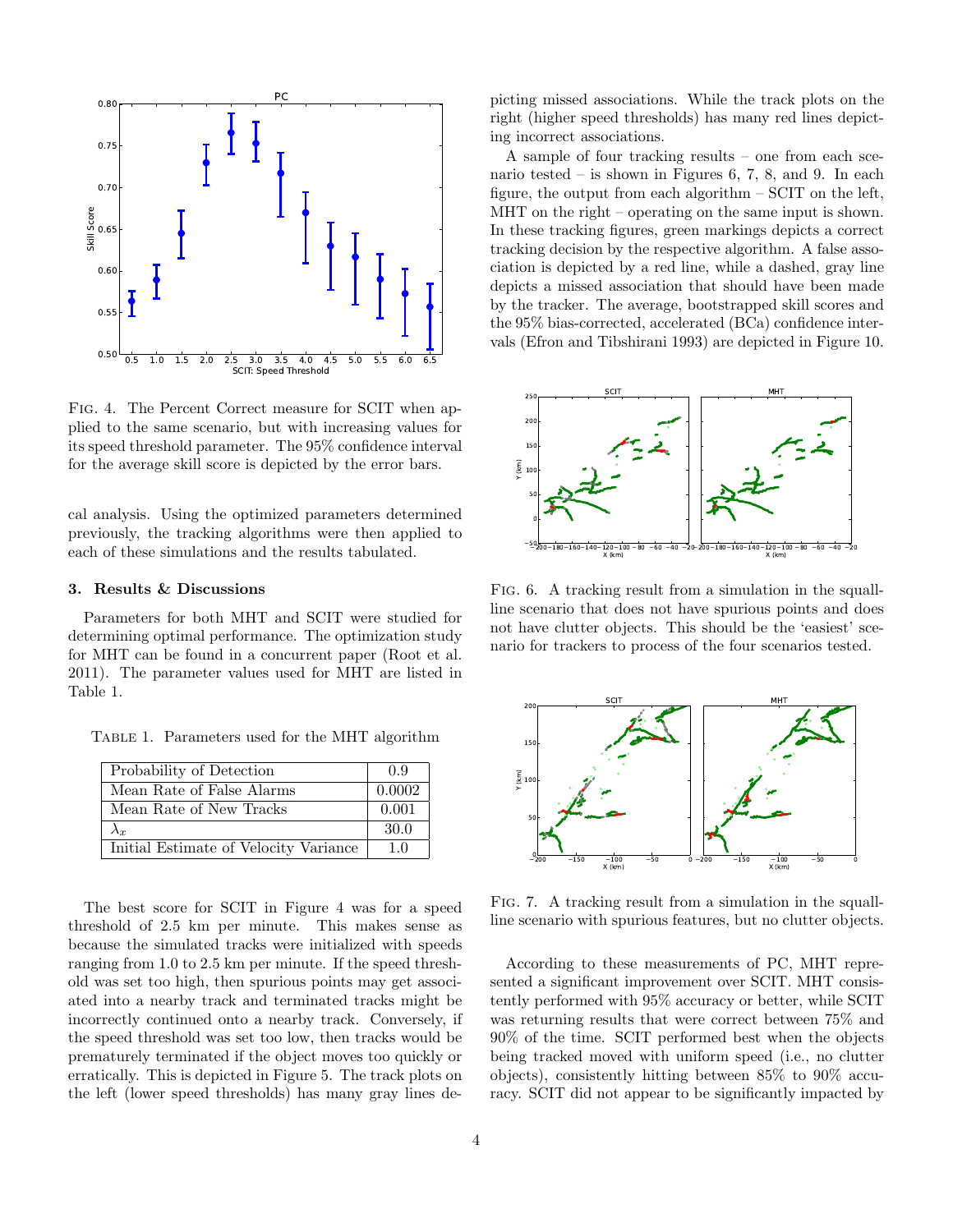

Fig. 8. A tracking result from a simulation in the squallline scenario with clutter objects, but without spurious features.



Fig. 9. A tracking result from a simulation in the squallline scenario with both spurious points and clutter objects. Of the four scenarios tested, this should be the 'hardest' scenario to track.

spurious points. However, having a wide range of speeds and direction (i.e., clutter objects) significantly hampered SCIT. When clutter objects were present, the accuracy of SCIT dropped by about ten percentage points. Meanwhile MHT actually improved slightly by about one percentage point, but is not statistically significant. MHT also did not appear to have difficulties with spurious points.

## 4. Conclusions

Both SCIT and MHT performed well over a variety of scenarios, consistently producing results that were more than 75% correct. However, SCIT suffered significantly in the presence of clutter. In comparison to MHT, SCIT was unable to track the objects as accurately. MHT is not constrained by hard limits such as the speed thresholds that parametrizes SCIT. This allows for a wider variety of motions to be tracked by the identified objects without significantly increasing the risk of incorrectly joining tracks together.

This project demonstrated a method of objectively assessing the efficacy of a tracking algorithm. This method can be used to guide parameter optimizations. In addition, by producing multiple simulations of storm tracks under



Fig. 10. Plot of the average Percent Correct of each tracking algorithm in each of the four simulation scenarios. The 95% confidence interval for the average skill score is depicted by the error bars.

various constraints, fair comparisons can be made between different tracking algorithms and different scenarios. This allows for thorough testing and analysis of tracking algorithms so that the best tracker can be used.

## Acknowledgments

This work was primarily supported by NOAA/NSSL under cooperative agreement of NA17RJ1227. We greatly appreciate the discussions and inputs from Michael Richman, and Valliappa Lakshmanan.

#### REFERENCES

- Cox, I., 2009: Ingemar Cox Home Page. http://www.cs.ucl.ac.uk/staff/ingemar/.
- Cox, I. and S. Hingorani, 1996: An efficient implementation of Reid's multiple hypothesis tracking algorithm and its evaluation for the purpose of visual tracking. IEEE Trans. Pattern Anal. Mach. Intell., 18 (2), 138–150.
- Efron, B. and R. Tibshirani, 1993: An Introduction to the Bootstrap. 1st ed., Chapman & Hall/CRC.
- Johnson, J. T., P. L. MacKeen, A. Witt, E. D. Mitchell, G. J. Stumpf, M. D. Eilts, and K. W. Thomas, 1998: The storm cell identification and tracking algorithm: An enhanced WSR-88D algorithm. Wea. Forecasting, 13 (2), 263–276.
- National Weather Service, 2009: WSR-88D Common Operations and Development Environment. http://www.weather.gov/code88d/.
- Root, B., M. Yeary, and T. Yu, 2011: Novel storm cell tracking with multiple hypothesis tracking. 27th Conference on International Interactive Information and Processing Systems, Amer. Meteor. Soc., Seattle, WA.